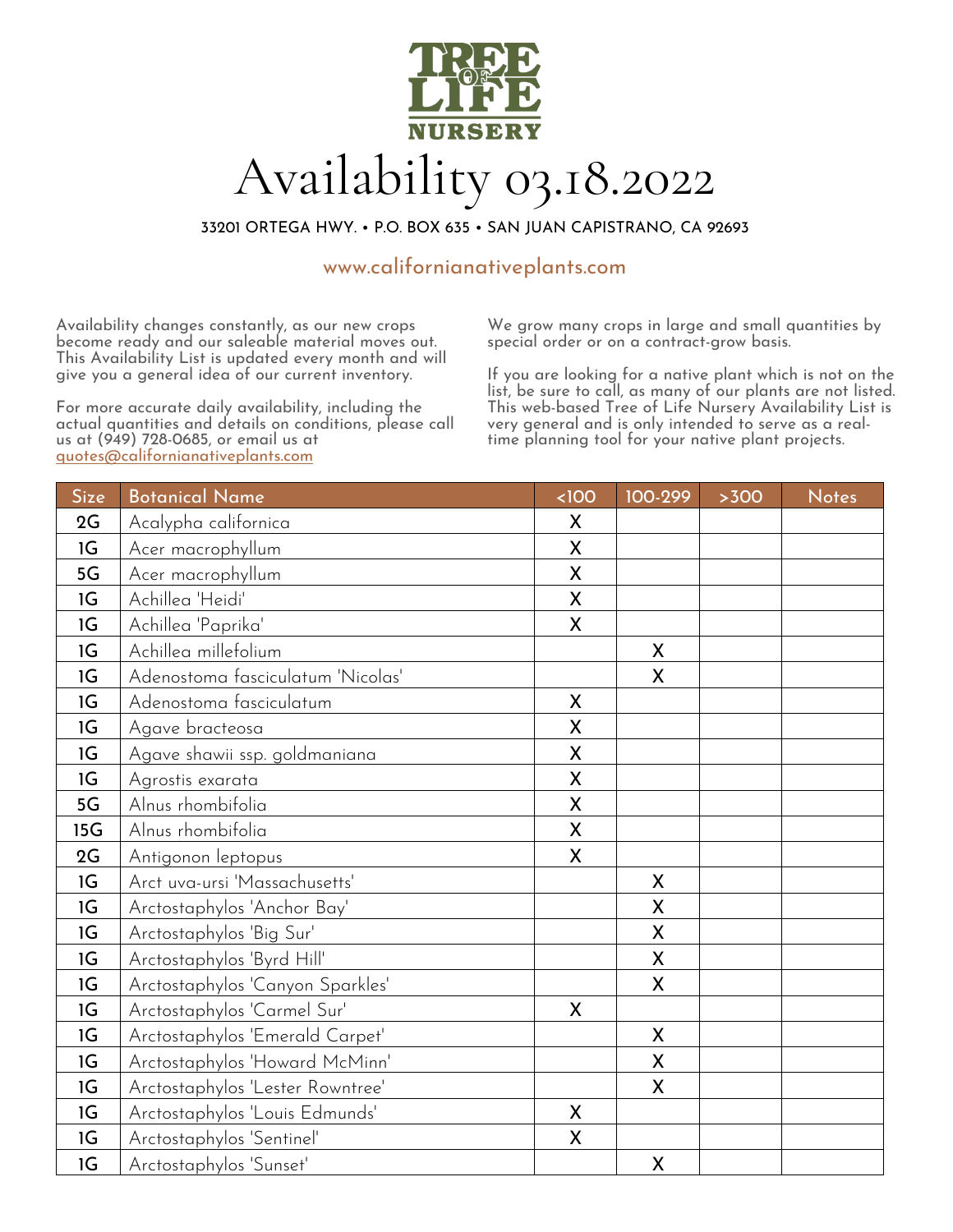| <b>Size</b> | <b>Botanical Name</b>                 | <100         | 100-299 | >300 | <b>Notes</b> |
|-------------|---------------------------------------|--------------|---------|------|--------------|
| 1G          | Arctostaphylos 'Weber Garden'         | X            |         |      |              |
| 1G          | Arctostaphylos cruzensis              | $\mathsf{X}$ |         |      |              |
| 1G          | Arctostaphylos densiflora 'Harmony'   | X            |         |      |              |
| 1G          | Arctostaphylos edmundsii 'Little Sur' | X            |         |      |              |
| 1G          | Arctostaphylos manzanita 'St Helena'  | $\mathsf{X}$ |         |      |              |
| 1G          | Arctostaphylos pumila                 |              | X       |      |              |
| 1G          | Arctostaphylos pungens                | X            |         |      |              |
| 1G          | Arctostaphylos viridissima            | X            |         |      |              |
| 1G          | Aristida purpurea                     |              | X       |      |              |
| 1G          | Artemisia douglasiana                 |              | X       |      |              |
| 1G          | Artemisia dracunculus                 | $\mathsf{X}$ |         |      |              |
| 1G          | Artemisia nesiotica                   | X            |         |      |              |
| 1G          | Baccharis 'Pigeon Point'              |              | X       |      |              |
| 1G          | Baccharis 'Twin Peaks'                | X            |         |      |              |
| 1G          | Baccharis salicifolia                 |              | X       |      |              |
| 1G          | Baccharis salicina (emoryii)          |              | X       |      |              |
| 1G          | Baccharis x 'Starn' (Thompson)        | X            |         |      |              |
| 1G          | Bahiopsis (Viguiera) laciniata        |              | X       |      |              |
| 5G          | Berberis (Mahonia) 'Golden Abundance' | X            |         |      | Light        |
| 1G          | Berberis (Mahonia) nevinii            |              | X       |      | Small        |
| 6"          | Berlandiera lyrata                    | X            |         |      |              |
| 1G          | Bolboschoenus (Scirpus) maritimus     | X            |         |      |              |
| 1G          | Bouteloua gracilis                    | $\mathsf{X}$ |         |      |              |
| 1G          | Brickellia californica                | X            |         |      |              |
| 1G          | Calamagrostis foliosa                 |              | X       |      |              |
| 1G          | Carex obnupta                         | X            |         |      |              |
| 1G          | Carex spissa                          | X            |         |      |              |
| 1G          | Ceanothus 'Blue Cascade'              |              | X       |      |              |
| 1G          | Ceanothus 'Blue Cushion'              | X            |         |      |              |
| 1G          | Ceanothus 'Centennial'                | X            |         |      |              |
| 1G          | Ceanothus 'Concha'                    |              |         | X    |              |
| 5G          | Ceanothus 'Concha'                    | X            |         |      |              |
| 1G          | Ceanothus 'Dark Star'                 | X            |         |      |              |
| 1G          | Ceanothus 'Frosty Blue'               |              | X       |      |              |
| 1G          | Ceanothus 'Frosty Dawn'               |              | X       |      |              |
| 1G          | Ceanothus 'Joyce Coulter'             |              | X       |      |              |
| 1G          | Ceanothus 'Julia Phelps'              |              | X       |      | Flwring      |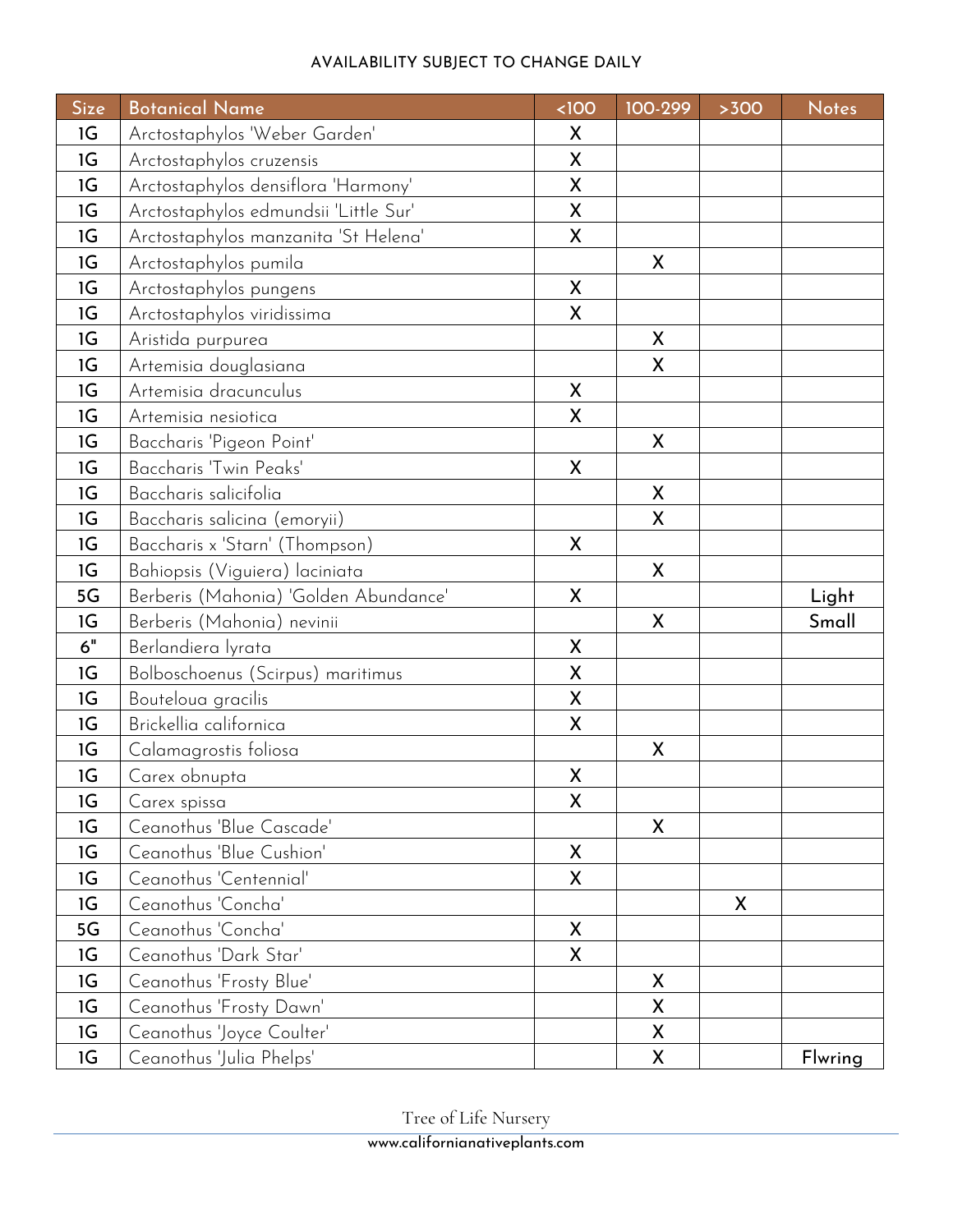| <b>Size</b> | <b>Botanical Name</b>               | <100         | 100-299 | >300 | <b>Notes</b> |
|-------------|-------------------------------------|--------------|---------|------|--------------|
| 1G          | Ceanothus 'Point Reyes'             | X            |         |      |              |
| 1G          | Ceanothus 'Sierra Blue'             | X            |         |      | Flwring      |
| 1G          | Ceanothus 'Snow Flurry'             | X            |         |      |              |
| 1G          | Ceanothus 'Snowball'                | X            |         |      |              |
| 1G          | Ceanothus 'Wheeler Canyon'          |              | X       |      |              |
| 1G          | Ceanothus 'Yankee Point'            |              |         | X    |              |
| 1G          | Ceanothus maritimus 'Valley Violet' | $\mathsf{X}$ |         |      |              |
| 1G          | Ceanothus megacarpus                | X            |         |      |              |
| 1G          | Ceanothus rigidus 'Sapphire'        | X            |         |      |              |
| 1G          | Ceanothus spinosus                  | X            |         |      |              |
| 1G          | Ceanothus verrucosus                |              | X       |      |              |
| 6"          | Chrysactinia mexicana               |              | X       |      | Flwring      |
| 1G          | Clinopodium (Satureja) chandleri    | X            |         |      |              |
| 1G          | Cneoridium dumosum                  |              | X       |      |              |
| 2G          | Condea emoryi 'Cloud Burst'         | $\mathsf{X}$ |         |      |              |
| 1G          | Cornus sericea (stolonifera)        |              | X       |      |              |
| 2G          | Cornus sericea (stolonifera)        | X            |         |      |              |
| $6"$        | Cupressus macrocarpa 'Gold Crest'   | X            |         |      |              |
| 1G          | Cylindropuntia prolifera            |              |         | X    |              |
| 6"          | Dudleya anthonyi                    |              | X       |      |              |
| 6"          | Dudleya lanceolata                  | X            |         |      | Small        |
| 6"          | Dudleya pachyphytum                 |              | X       |      |              |
| 6"          | Dudleya virens ssp. hassei          |              | X       |      | Small        |
| 4"          | Dudleya virens ssp. insularis       | X            |         |      |              |
| 4"          | Dudleya viscida                     |              | X       |      |              |
| 1G          | Elymus (Leymus) triticoides         | X            |         |      |              |
| 1G          | Elymus condensatus 'Canyon Prince'  |              | X       |      |              |
| 1G          | Elymus condensatus                  |              | X       |      |              |
| 1G          | Epilobium 'Everett's Choice'        | X            |         |      | $2-3$ wks    |
| 1G          | Epilobium 'La Gloria'               |              | X       |      |              |
| 1G          | Epilobium 'Route 66'                | $\mathsf{X}$ |         |      | Light        |
| 1G          | Epilobium cali 'Marin Pink'         | X            |         |      |              |
| 1G          | Epilobium californicum (white)      | X            |         |      |              |
| 1G          | Epilobium canum                     |              | X       |      | Light        |
| 1G          | Epipactus gigantea                  | $\mathsf{X}$ |         |      | Small        |
| 2G          | Epipactus gigantea                  | X            |         |      | Small        |
| 1G          | Ericameria palmeri                  | X            |         |      |              |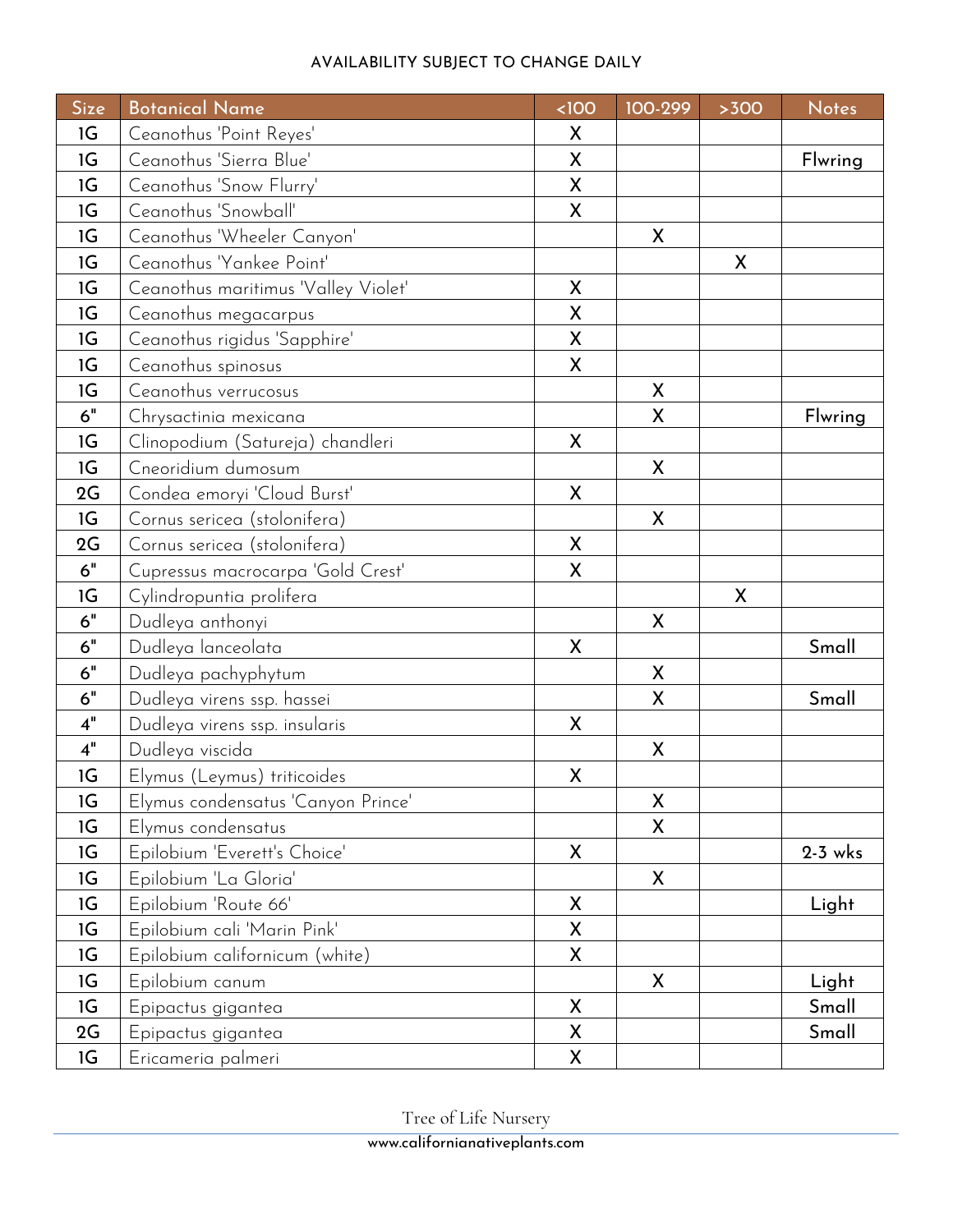| <b>Size</b> | <b>Botanical Name</b>                                  | <100         | 100-299            | >300               | <b>Notes</b> |
|-------------|--------------------------------------------------------|--------------|--------------------|--------------------|--------------|
| 1G          | Erigeron 'Arthur Menzies'                              | X            |                    |                    | Flwring      |
| 1G          | Erigeron 'Wayne Roderick'                              | X            |                    |                    | Flwring      |
| 6"          | Erysimum concinnum                                     |              | X                  |                    | Flwring      |
| 6"          | Erysimum menziesii                                     | X            |                    |                    |              |
| 1G          | Festuca 'Siskiyou Blue'                                | X            |                    |                    |              |
| 1G          | Festuca californica                                    | X            |                    |                    |              |
| 1G          | Festuca rubra 'Patrick's Point'                        | $\mathsf{X}$ |                    |                    |              |
| 1G          | Fragaria chiloensis 'Chaval'                           | X            |                    |                    | Flwring      |
| 1G          | Fragaria chiloensis                                    | X            |                    |                    | Flwring      |
| 1G          | Fragaria hybrid (pink flower)                          | X            |                    |                    | Flwring      |
| 1G          | Fragaria vesca                                         | X            |                    |                    |              |
| 1G          | Frangula (Rhamnus) 'Mound San Bruno'                   |              | X                  |                    | Light        |
| 5G          | Frangula (Rhamnus) 'Mound San Bruno'                   | X            |                    |                    | Light        |
| 1G          | Frangula (Rhamnus) cali 'Eve Case'                     |              | X                  |                    | Light        |
| 5G          | Frangula (Rhamnus) cali 'Eve Case'                     | $\mathsf{X}$ |                    |                    | Light        |
| 1G          | Frankenia salina                                       | X            |                    |                    |              |
| 5G          | Fraxinus velutina                                      | X            |                    |                    |              |
| 1G          | Fremontodendron 'California Glory'                     |              | X                  |                    | Flwring      |
| 1G          | Fremontodendron 'Pacific Sunset'                       |              | X                  |                    | Flwring      |
| 5G          | Fremontodendron 'Pacific Sunset'                       | $\mathsf{X}$ |                    |                    | Flwring      |
| 1G          | Gambelia (Galv) speciosa 'Firecracker'                 |              | X                  |                    |              |
| 1G          | Gambelia (Galvezia) speciosa - White Flower            |              | X                  |                    |              |
| 1G          | Gambelia (Galvezia) speciosa                           | $\mathsf{X}$ |                    |                    |              |
| 1G          | Grindelia stricta                                      | X            |                    |                    |              |
| 1G          | Hazardia squarrosa                                     | X            |                    |                    |              |
| 5G          | Hesperocyparis (Cupressus) stephensonii<br>(arizonica) | Χ            |                    |                    |              |
| 1G          | Heteromeles arbutifolia                                |              |                    | $\pmb{\mathsf{X}}$ |              |
| 1G          | Heterotheca(Chrysopsis) villosa 'San Bruno Mtn'        |              | X                  |                    | Flwring      |
| 1G          | Heuchera 'Canyon Belle'                                |              | X                  |                    | Light        |
| 1G          | Heuchera 'Canyon Delight'                              |              | X                  |                    | Light        |
| 1G          | Heuchera 'Canyon Pink'                                 |              | $\pmb{\mathsf{X}}$ |                    | Light        |
| 1G          | Heuchera 'Old La Rochette'                             |              | X                  |                    | Flwring      |
| 1G          | Heuchera 'Opal'                                        | X            |                    |                    | Flwring      |
| 1G          | Heuchera 'Wendy'                                       |              | X                  |                    | Light        |
| 1G          | Heuchera elegans 'Bella Blanca'                        |              | X                  |                    | Flwring      |
| 1G          | Heuchera maxima                                        | X            |                    |                    |              |
| 1G          | Holodiscus discolor                                    | X            |                    |                    |              |

Tree of Life Nursery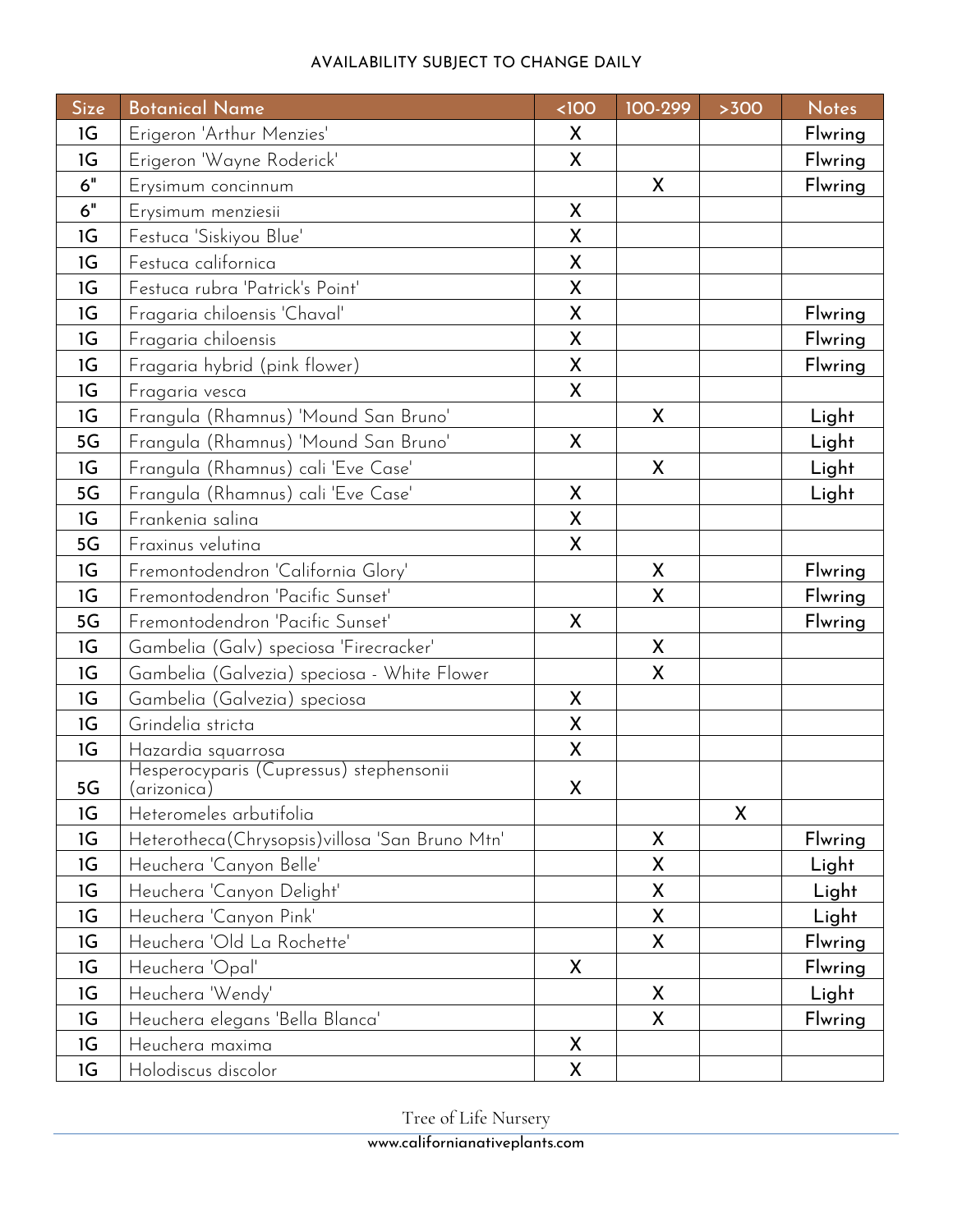| <b>Size</b> | <b>Botanical Name</b>            | $100$        | 100-299            | >300         | <b>Notes</b> |
|-------------|----------------------------------|--------------|--------------------|--------------|--------------|
| 2G          | Holodiscus discolor              | X            |                    |              |              |
| 6"          | Iris 'California Gold'           |              | X                  |              | Flwring      |
| 6"          | Iris 'Canyon Snow'               |              | $\sf X$            |              | Flwring      |
| 6"          | Iris 'Orange Sunshine'           |              | X                  |              | Flwring      |
| 1G          | Iris 'Pacific Coast Hybrids'     |              |                    | X            |              |
| 6"          | Iris 'Pacific Coast Hybrids'     |              |                    | $\mathsf{X}$ |              |
| 6"          | Iris 'Petite Violets'            |              | X                  |              | Flwring      |
| 6"          | Iris 'Purple Haze'               |              | X                  |              | Flwring      |
| 6"          | Iris 'With This Ring'            |              | X                  |              | Flwring      |
| 6"          | Iris It. blue                    |              | $\pmb{\mathsf{X}}$ |              | Flwring      |
| 1G          | Isocoma menziesii var. menziesii | X            |                    |              |              |
| 1G          | Iva hayesiana                    | X            |                    |              |              |
| 1G          | Juncus mexicanus                 |              | X                  |              |              |
| 1G          | Juncus patens                    |              | X                  |              |              |
| 1G          | Juncus textilis                  | X            |                    |              |              |
| 1G          | Juncus xiphioides                | X            |                    |              |              |
| 2G          | Justicia 'Tecate Gold'           | X            |                    |              |              |
| 1G          | Keckiella cordifolia             | X            |                    |              |              |
| 2G          | Lepechinia fragrans              | X            |                    |              |              |
| 1G          | Lonicera subspicata              | X            |                    |              |              |
| 1G          | Lycium brevipes                  | $\mathsf{X}$ |                    |              |              |
| 1G          | Lycium californicum              | X            |                    |              |              |
| 1G          | Melampodium leucanthum           |              | X                  |              | Flwring      |
| 1G          | Melica imperfecta                |              |                    | X            |              |
| 1G          | Mimulus 'Eleanor'                |              | X                  |              |              |
| 1G          | Monardella linoides ssp. viminea | X            |                    |              | Light        |
| 1G          | Monardella macrantha             |              | $\sf X$            |              | Small        |
| 1G          | Monardella odoratissima          |              | X                  |              | Light        |
| 5G          | Morella (Myrica) californica     | X            |                    |              | Light        |
| 1G          | Muhlenbergia rigens              |              | X                  |              |              |
| 1G          | Opuntia littoralis               |              | X                  |              |              |
| 1G          | Penstemon 'Margarita BOP'        |              | X                  |              | Flwring      |
| $6"$        | Penstemon 'Margarita BOP'        |              | X                  |              | Flwring      |
| 9"          | Penstemon 'Margarita BOP'        |              | X                  |              | Flwring      |
| 1G          | Penstemon baccharifolius         | X            |                    |              |              |
| 6"          | Penstemon baccharifolius         |              | X                  |              |              |
| 5G          | Pinus torreyana                  | X            |                    |              |              |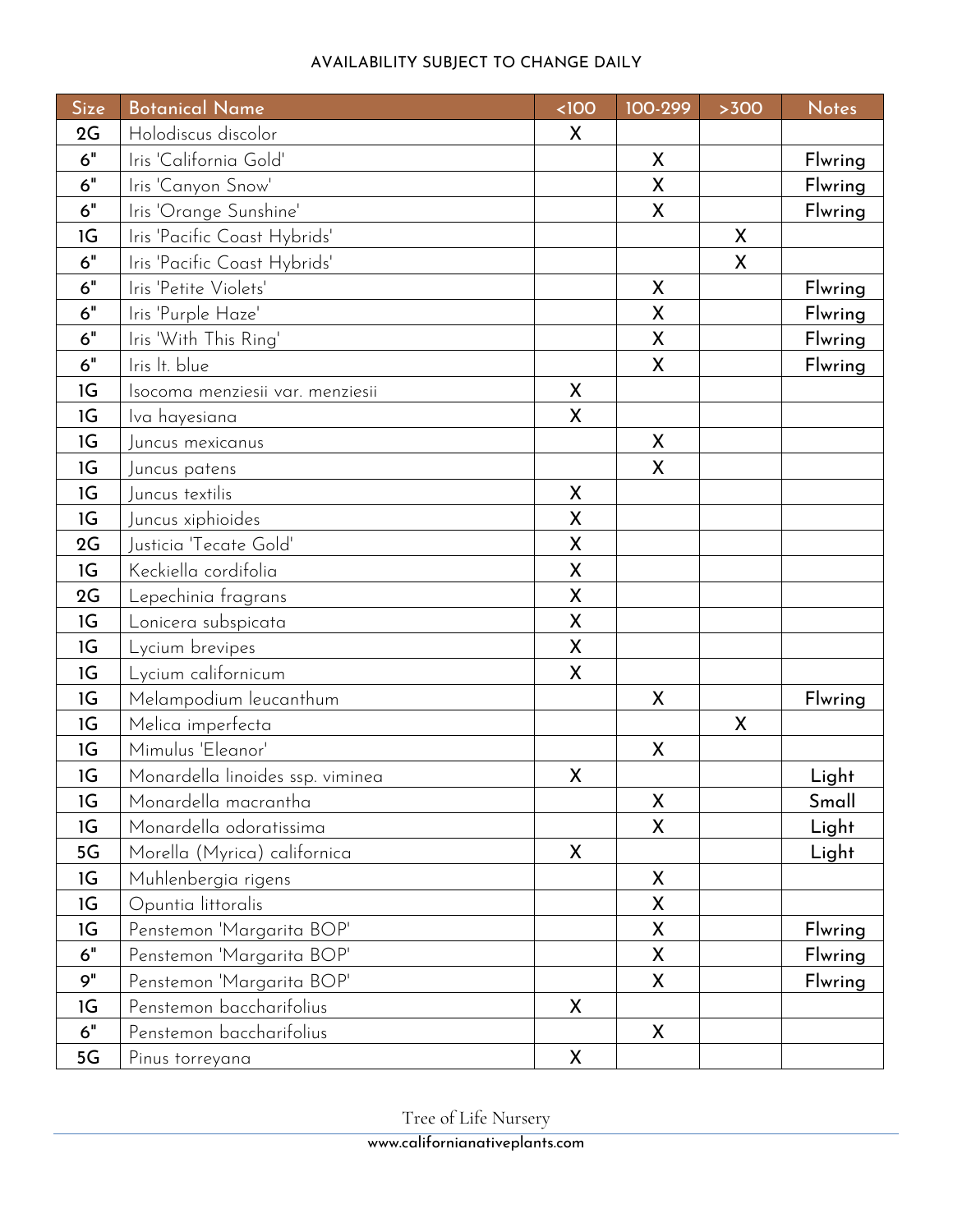| <b>Size</b> | <b>Botanical Name</b>                | <100         | 100-299      | >300 | <b>Notes</b> |
|-------------|--------------------------------------|--------------|--------------|------|--------------|
| 1G          | Platanus racemosa                    |              | X            |      |              |
| 5G          | Platanus racemosa                    | X            |              |      |              |
| 15G         | Platanus racemosa                    | X            |              |      |              |
| 1G          | Populus balsamifera ssp. trichocarpa |              | X            |      |              |
| 1G          | Populus fremontii                    |              | X            |      |              |
| 1G          | Prunus ilicifolia ssp. lyonii        |              | X            |      | Small        |
| 15G         | Prunus ilicifolia                    | $\mathsf{X}$ |              |      |              |
| 1G          | Quercus agrifolia                    |              |              | X    |              |
| 5G          | Quercus agrifolia                    |              | X            |      |              |
| 15G         | Quercus agrifolia                    | X            |              |      |              |
| 1G          | Quercus engelmannii                  |              | X            |      |              |
| 2G          | Quercus engelmannii                  | X            |              |      |              |
| 5G          | Quercus engelmannii                  | X            |              |      |              |
| 1G          | Rhamnus crocea                       | X            |              |      |              |
| 1G          | Rhamnus ilicifolia                   | $\mathsf{X}$ |              |      |              |
| 1G          | Rhus integrifolia                    |              |              | X    | Small        |
| 1G          | Rhus ovata                           |              |              | X    | Small        |
| 1G          | Ribes californicum                   | X            |              |      | Flwring      |
| 1G          | Rosa californica                     |              | X            |      |              |
| 1G          | Rubus ursinus                        | X            |              |      |              |
| 1G          | Ruellia californica                  | X            |              |      |              |
| 1G          | Russelia equisetiformis              |              | X            |      |              |
| 6"          | Russelia equisetiformis              | $\mathsf{X}$ |              |      |              |
| 1G          | Salicornia pacifica                  | X            |              |      |              |
| 1G          | Salix exigua                         |              | X            |      |              |
| 1G          | Salix gooddingii                     | X            |              |      |              |
| 1G          | Salix laevigata                      |              | X            |      |              |
| 1G          | Salix lasiolepis                     |              | X            |      |              |
| 1G          | Salvia 'Skylark'                     |              | X            |      | Light        |
| 1G          | Salvia 'Tera Seca'                   | X            |              |      |              |
| 1G          | Salvia 'Whirly Blue'                 |              | $\mathsf{X}$ |      |              |
| 1G          | Salvia clevelandii (Japatul)         |              | X            |      |              |
| 1G          | Salvia coahuilensis                  |              | X            |      |              |
| 1G          | Salvia greggii 'Sierra San Antonio'  | X            |              |      |              |
| 1G          | Salvia greggii (red)                 | X            |              |      |              |
| 1G          | Salvia leucophylla 'Amethyst Bluff'  | X            |              |      |              |
| 1G          | Salvia leucophylla 'Point Sal'       |              | X            |      |              |